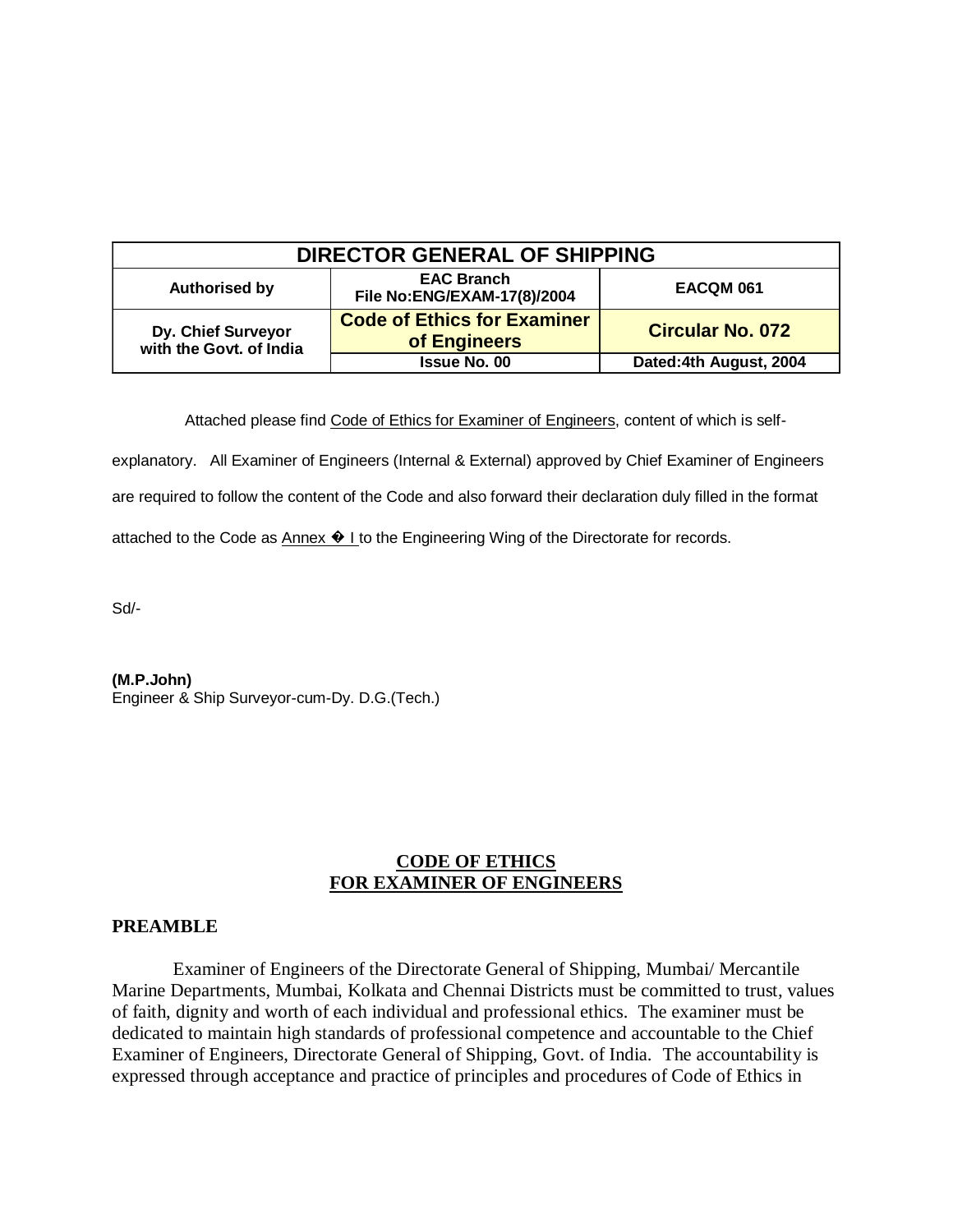dealing with candidates, colleagues and public.

## **GENERAL PRINCIPLES**

 In order to uphold the standard as Examiner of Engineers, it is covenant to accept the following foundational premises:

- A. Avoid discriminating against anyone on the basis of race, gender, sexual orientation, religion, or national origin.
- B. Remain abreast of new developments in the field through educational activities and experience.
- C. Manage personal lives in a healthful fashion.
- D. Establish and maintain appropriate professional relationship boundaries.
- E. Refrain from any favouritism to individuals, organisation and groups.
- F. Represent facts truthfully; make only realistic statements.
- G. Do not engage in harassment, abusive words or actions, or exploitative coercion.

| <b>PROFESSIONAL</b> | <b>CODE</b> | ОF | <b>ETHICS</b> |
|---------------------|-------------|----|---------------|
|                     |             |    |               |

It shall be the guiding purpose and the individual duty of every Examiner of

Engineers to:

- **RECOGNISE** that this is a position of highest public trust, and that upon the wisdom of your decisions the lives of many people, protection of property and environment depend.
- **IMPARTIALLY** administer duties without regard to race, gender, creed, national origin, position or influence.
- **CONDUCT** all examinations in a manner reflecting their importance to society, their seriousness to the individual and the unquestioned competence of the examiner.
- **EXERCISE** only such legal authority as has been duly invested in the position of an examiner.
- **RECOGNISE** that an examiner has to work with the techniques of safety giving utmost importance to people and also accept skill in human relations as a responsibility.
- **SERVE** the public with all possible promptness and courtesy while devoting the official duties.
- **REJECT** all presents and favours from applicants or others whose interests are, or may be, submitted for personal judgment in official capacity, and to refrain from any political activity or the use of official position for any personal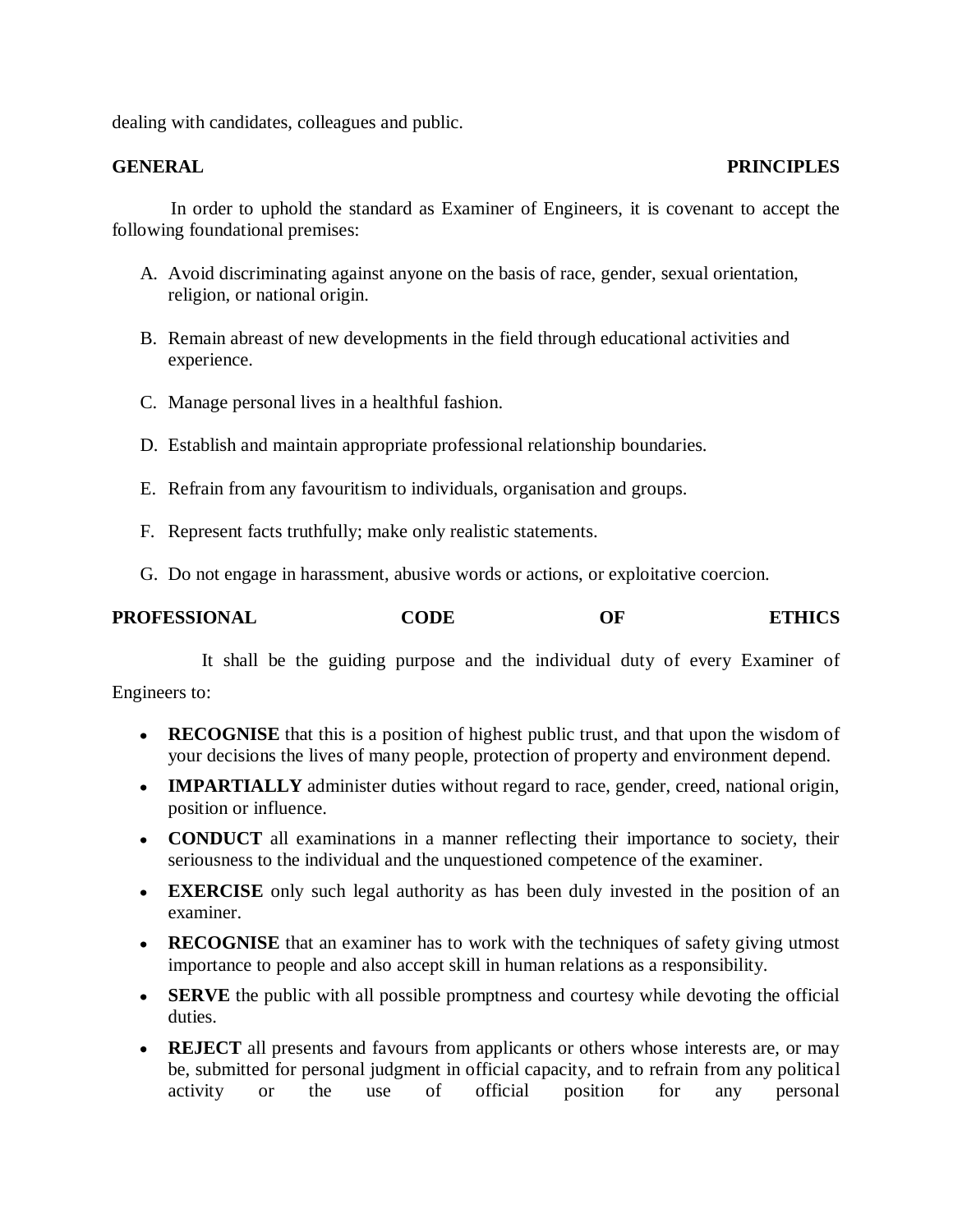advantage.

- **CONVEY** only authoritative information to the public making proper referrals of points of law and other matters, which cannot be determined with certainty.
- **WORK** only by official examining standards � never substituting personal ideas for prescribed methods.
- **MAINTAIN** personal appearance, voice and demeanour, and insofar as possible office work space, in keeping with professional standards.
- **WORK** in constructive harmony with fellow workers, superiors and others.
- **KEEP** abreast of developments in the safety field in order to render a progressive service worthy of the trust imposed in the position of an Examiner of Engineers.
- **UPHOLD** the honour and dignity of the profession, exposing immediately to the proper authorities those who reflect unfavourably upon it.
- **MAINTAIN** personal conduct, in keeping with the official standards set forth in this code.
- **LOOK** to service rendered to the public and the attainment of ideal examiner performance, rather than to promotion or position, as the criterion of personal success.
- **CARRY** out all duties not specifically covered by this code keeping in mind the safety and security of the personnel, property, prevention of pollution and protection of environment.

# **Fidelity and Responsibility**

 Examiners of Engineers must be aware of their professional responsibilities to the individuals, marine fraternity and to the society. They should uphold professional standards of conduct, clarify of their professional roles and obligations, accept appropriate responsibility for their behaviour, and seek to manage conflicts of interest that could lead to exploitation or harm. Examiners consult with, refer to, or cooperate with other professionals and institutions to serve the best interests of those with whom they work. They shall be concerned about the ethical compliance and professional conduct.

# **Legal Restrictions**

 Examiner of Engineers shall observe the guidelines, if any, and laws of the country in regulating the procedure, conduct and evaluation of examinations. They shall cooperate in observance and enforcement of laws and regulations in the interest of candidates, society and authority. They shall observe the provisions of Indian Merchant Shipping Act, 1958 as amended and the rules frame under the Act, and any other Act and rules as applicable.

# **Integrity**

 Examiner of Engineers shall seek to promote accuracy, honesty, and truthfulness in the practice of conduct, evaluation and judgement of examinations. In their activities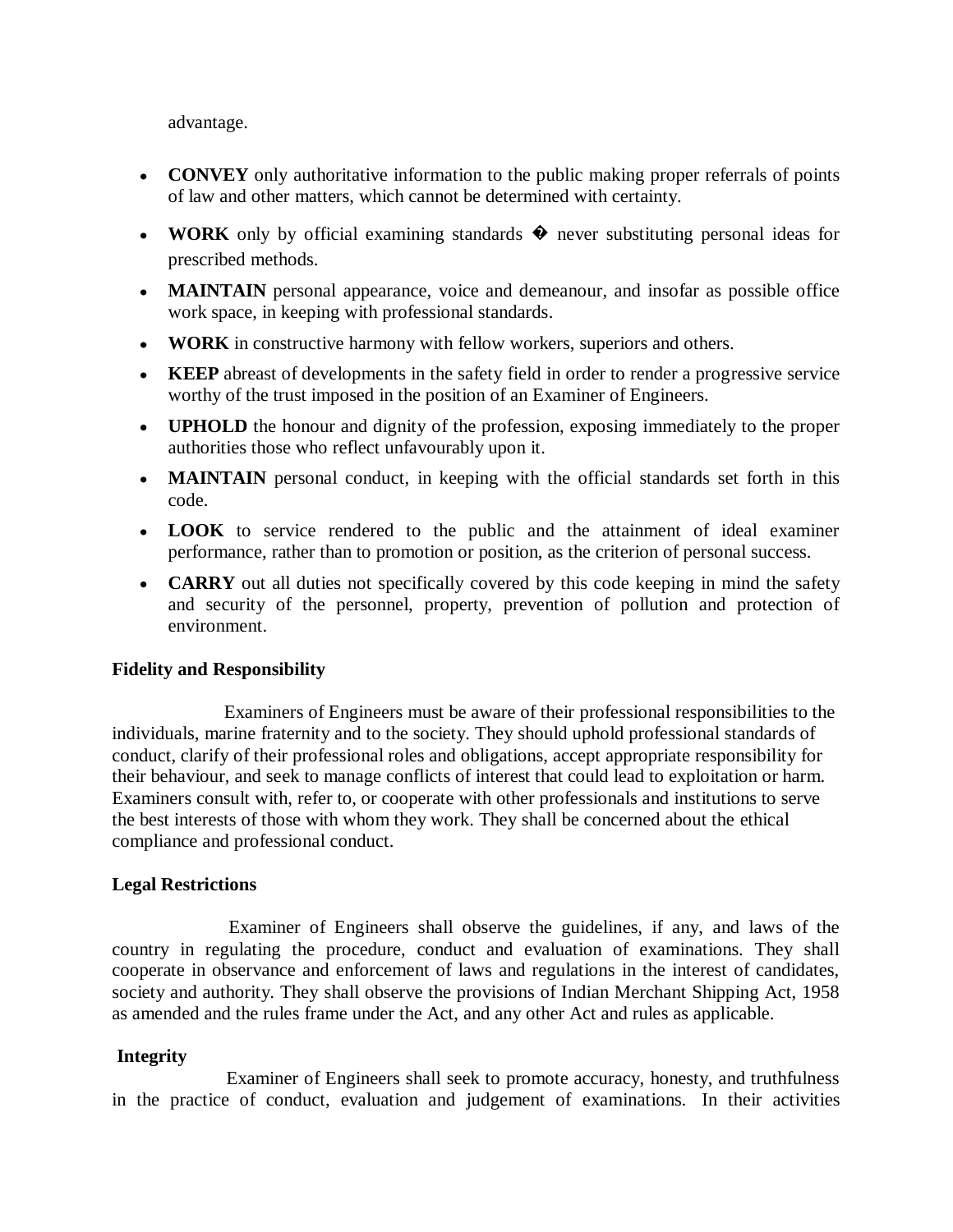examiners shall not indulge in cheating, engage in fraud, subterfuge or intentional misrepresentation of fact.

### **Justice**

 Examiner of Engineers shall recognise that fairness and justice entitle all persons to benefit from the system of examination and to equal quality in process, procedures and services in the examination. They shall exercise reasonable judgement and take precautions to ensure that their potential biases, the boundaries of their competence, and limitations of their expertise do not lead to or condone unjust practices.

## Personal **Problems** and Conflicts

 Examiner of Engineers shall refrain from initiating and activity when they know that there is a substantial likelihood that their personal problems will prevent them from performing their work related activities in a competent manner. When they become aware of personal problems that may interfere with their performing work-related duties adequately, they take appropriate measures, such as determine whether they should limit, suspend or terminate their work-related duties.

### Avoiding **Harm Harm Harm**

 Examiner of Engineers shall take reasonable steps to avoid harming the candidates and shall minimise harm when it is foreseeable and unavoidable.

### **Conflict of Interest**

 Examiner of Engineers shall refrain from taking on a professional role when professional, legal, financial, or other interests or relationships could reasonably be expected to impair their objectivity, competence, or effectiveness in performing their functions.

### **Confidential Information**

 Examiner of Engineers may disclose confidential information with the appropriate consent of the individual, organisation or authority unless prohibited by law. The discloser of confidential information with the appropriate consent as mandated by law, or where permitted by law shall be for a valid purpose such as to provide needed professional service, obtain appropriate professional consultations, protect the interest of the individual, organisation and/or authority, in which instance disclosure is limited to the minimum that is necessary to achieve the purpose.

## **CONCLUSION**

 All the Examiner of Engineers of the Directorate General of Shipping, Mumbai/ Mercantile Marine Departments, Mumbai, Kolkata and Chennai Districts shall practice the Code of Ethics for Examiner of Engineers as enumerated above. Violation of the Code shall be considered as an offence and punishable under the rules, as applicable. If an examiner is charged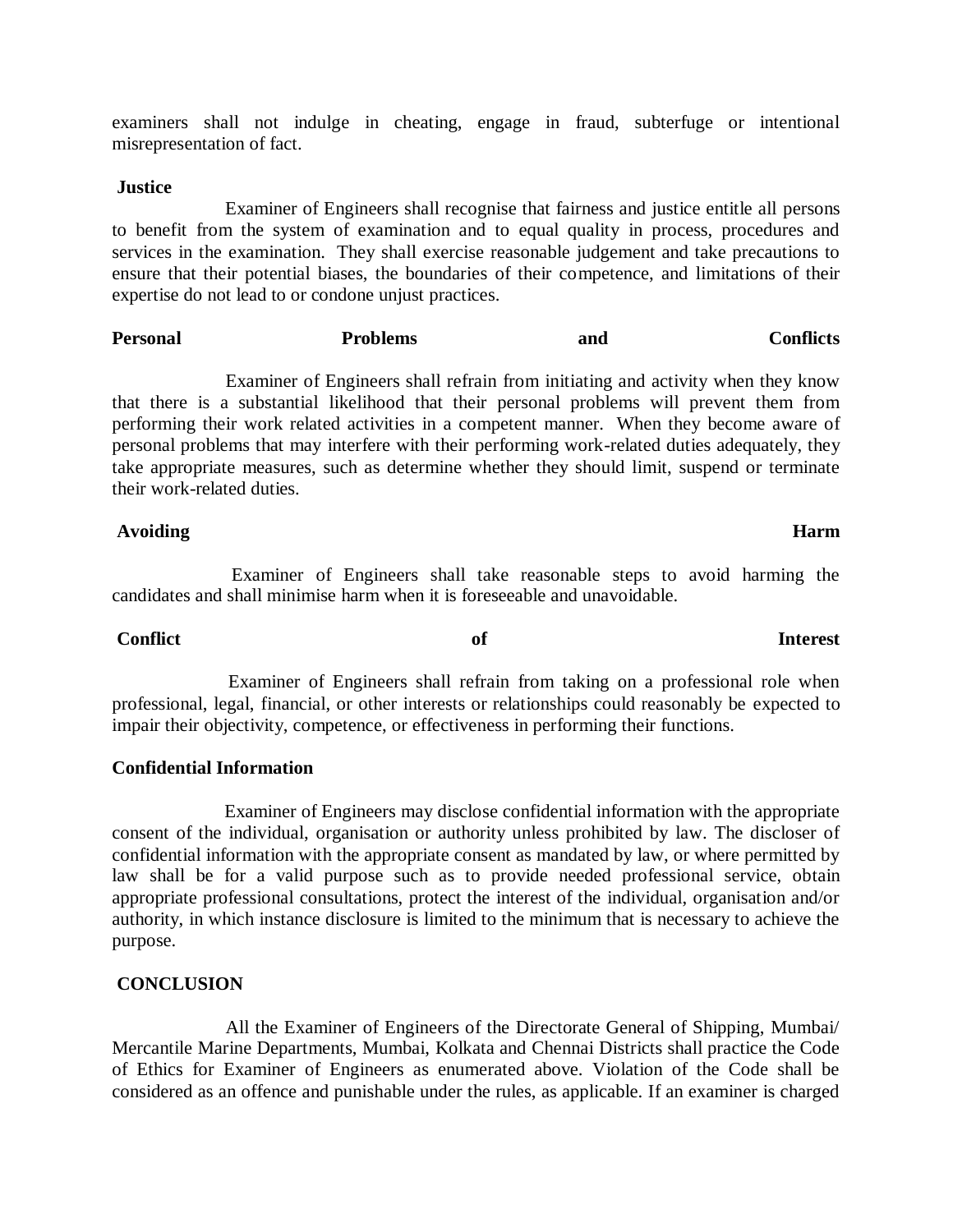with an ethics violation, an investigation may be conducted upon receipt of a written complaint signed by a complaining victim. The examiner will be given an opportunity to present his/her version of the complaint to the Chief Examiner of Engineers, Directorate General of Shipping, Govt. of India. The certification as Examiner of Engineers of the examiner concerned could be suspended for a specified period of time or revoked by the Chief Examiner of Engineers, Directorate General of Shipping, Govt. of India. In any case, the decision of the Chief Examiner of Engineers, Directorate General of Shipping, Govt. of India shall be final and abiding to the concerned.

## **ANNEX - 1**

 At the time of declaration as an examiner by the Chief Examiner of Engineers, Directorate General of Shipping, Govt. of India, each examiner shall submit a declaration agreeing to abide the content of the declaration.

# **Declaration**

I -------------------------------------------------------------------------------------------------

----------(name and address) as an Examiner of Engineers of Directorate General of Shipping, Mumbai/ Mercantile Marine Department, Mumbai/ Kolkata/ Chennai District commit myself to conduct Examination of Engineers in accordance with the Code of Ethics and subscribe to the following statements:

- I regard as my primary obligation justice to the individual or group served.
- I will not discriminate because of race, colour, religion, age, sex, or national ancestry and in my job capacity will work to prevent and eliminate such discrimination in rendering service.
- I hold myself responsible for the quality and extent of the service I perform.
- I respect the privacy of the people I serve.
- I respect the rights, right desires and needs of candidates at all times.
- I use in responsible manner information gained in conduct of examinations.
- I treat with respect the findings, views, and actions of other examiners and use appropriate channels to express judgment on these matters.
- I perform as examiner within the recognised knowledge and competence of the profession and approved by the Chief Examiner of Engineers, Directorate General of Shipping, Govt. of India.
- I accept responsibility to help protect the system against unethical practice by any individuals or sections engaged in conduct of examinations.
- I support the principle of professional ethics to the candidates.
- I contribute my knowledge, skills and support for the correct evaluation of the candidates.
- I shall not be biased by social, cultural or educational background of candidate.

 I agree to conduct my practice and all professional interactions in strict accordance with the Code of Ethics as defined. If I am charged with an ethics violation, I understand that an investigation may be conducted upon receipt of a written complaint signed by